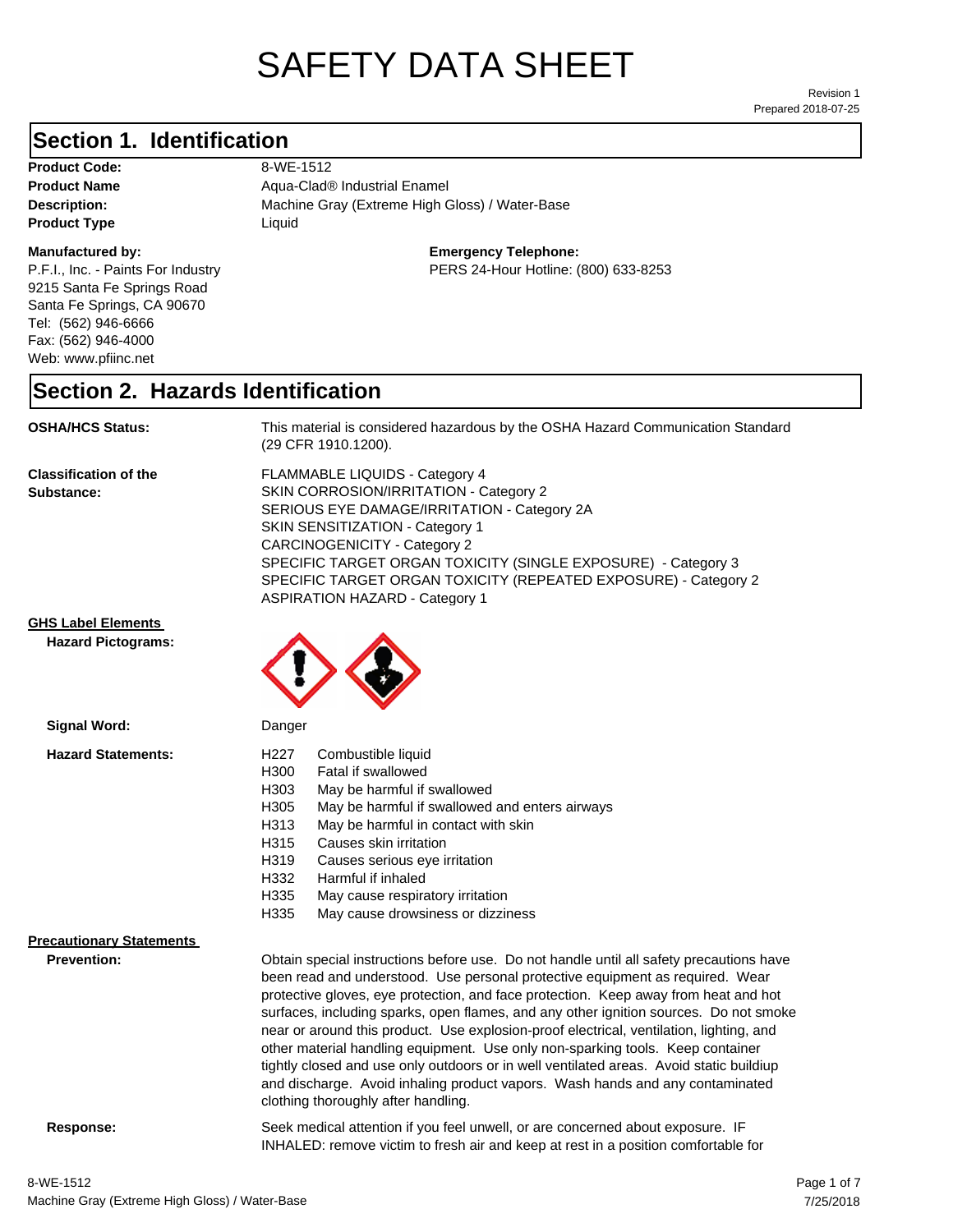| Storage & Disposal:                         | breathing. IF SWALLOWED: contact a poison control center or physician immediately.<br>Do not induce vomiting. IN CASE OF SKIN OR HAIR CONTACT: remove all<br>contaminated clothing, and wash skin with soap and water. If irritation or rash occurs,<br>get medical attention. IF IN EYES: rinse with copious amounts of water for several<br>minutes. Remove contact lenses, if present and easy to do so. If eye irritation persists,<br>seek medical attention.<br>Store in a locked and secure environment. Store in a cool, well ventilated area away<br>from direct sunlight and heat. Dispose of contents and container in accordance with all<br>local, regional, state, and federal regulations.                                                                                                                                                                                                                                                                                                                |
|---------------------------------------------|--------------------------------------------------------------------------------------------------------------------------------------------------------------------------------------------------------------------------------------------------------------------------------------------------------------------------------------------------------------------------------------------------------------------------------------------------------------------------------------------------------------------------------------------------------------------------------------------------------------------------------------------------------------------------------------------------------------------------------------------------------------------------------------------------------------------------------------------------------------------------------------------------------------------------------------------------------------------------------------------------------------------------|
| <b>Supplemental Label</b><br>Elements:      | Ensure adequate ventilation at all times when using this product and when sanding the<br>dried film. Wear an appropriate, NIOSH approved particulate respirator. Follow all<br>respirator manufacturer's directions for proper use. Abrading or sanding this product's<br>dried film may release crystalline silica which has been shown to cause lung damage<br>and may cause cancer following long term exposure. Rags, sandpaper, steel wool,<br>and other abrading materials or waste containing this product may spontaneously<br>combust when improperly disposed of. Product contains solvents which can cause<br>permanent brain and nervous system damage. Intentional misuse by concentrating<br>and inhaling the contents of this product can be harmful or fatal. Do not transfer<br>contents to another container.<br>PROPOSITION 65 WARNING: this product contains chemicals known to the State of<br>California to cause cancer and birth defects or other reproductive harm.<br>FOR INDUSTRIAL USE ONLY. |
| <b>Hazards not otherwise</b><br>classified: | None known.                                                                                                                                                                                                                                                                                                                                                                                                                                                                                                                                                                                                                                                                                                                                                                                                                                                                                                                                                                                                              |

# **Section 3. Composition/Information on Ingredients**

### Chemical Name / CAS No

Ethylene Glycol Monobutyl Ether 111-76-2 10 to 20% Vapor Pressure: .11 kPa

Titanium Dioxide 13463-67-7 1 to 5%

### **Section 4. First Aid Measures**

### **Description of First Aid Measures**

| <b>Eye Contact:</b>  | Immediately flush eyes with copious amounts of water. Remove any contact lenses.<br>Rinse for at least 10 minutes. Get medical attention. Chemical burns must be treated<br>promptly by a physician.                                                                                                                                                                                                                                                                                                                                                      |
|----------------------|-----------------------------------------------------------------------------------------------------------------------------------------------------------------------------------------------------------------------------------------------------------------------------------------------------------------------------------------------------------------------------------------------------------------------------------------------------------------------------------------------------------------------------------------------------------|
| Inhalation:          | Remove victim to fresh air and maintain in a rest position comfortable for breathing. If<br>fumes are still present, all rescuers should wear appropriate respirators. If victim<br>exhibits irregular breathing, trained personnel should provide artificial respiration or<br>oxygen. Mouth-to-mouth resuscitation may be dangerous. If necessary, contact a<br>poison control center or physician immediately. If victim is unconscious, place in a<br>recovery position and seek medical help immediately. Maintain an open airway for the<br>victim. |
| <b>Skin Contact:</b> | Wash affected areas with soap and water. Remove contaminated clothing and shoes.<br>Continue to rinse the affected area for at least ten minutes. Get medical attention if<br>discomfort continues. Avoid further exposure in the event of any symptoms or<br>complaints.                                                                                                                                                                                                                                                                                 |
| Ingestion:           | If product is ingested, contact a poison control center or a physician immediately. Do<br>not induce vomitting. Rinse mouth with water and remove dentures, if any. Remove<br>victim to fresh air and keep at rest in a comfortable position to facilitate breathing. If<br>the victim is conscious and the product has been swallowed, provide small quantities of<br>water to drink. Cease if the victim feels sick, as vomitting may be dangerous.<br>Aspiration hazard if swallowed. This product can enter the lungs and cause damage.               |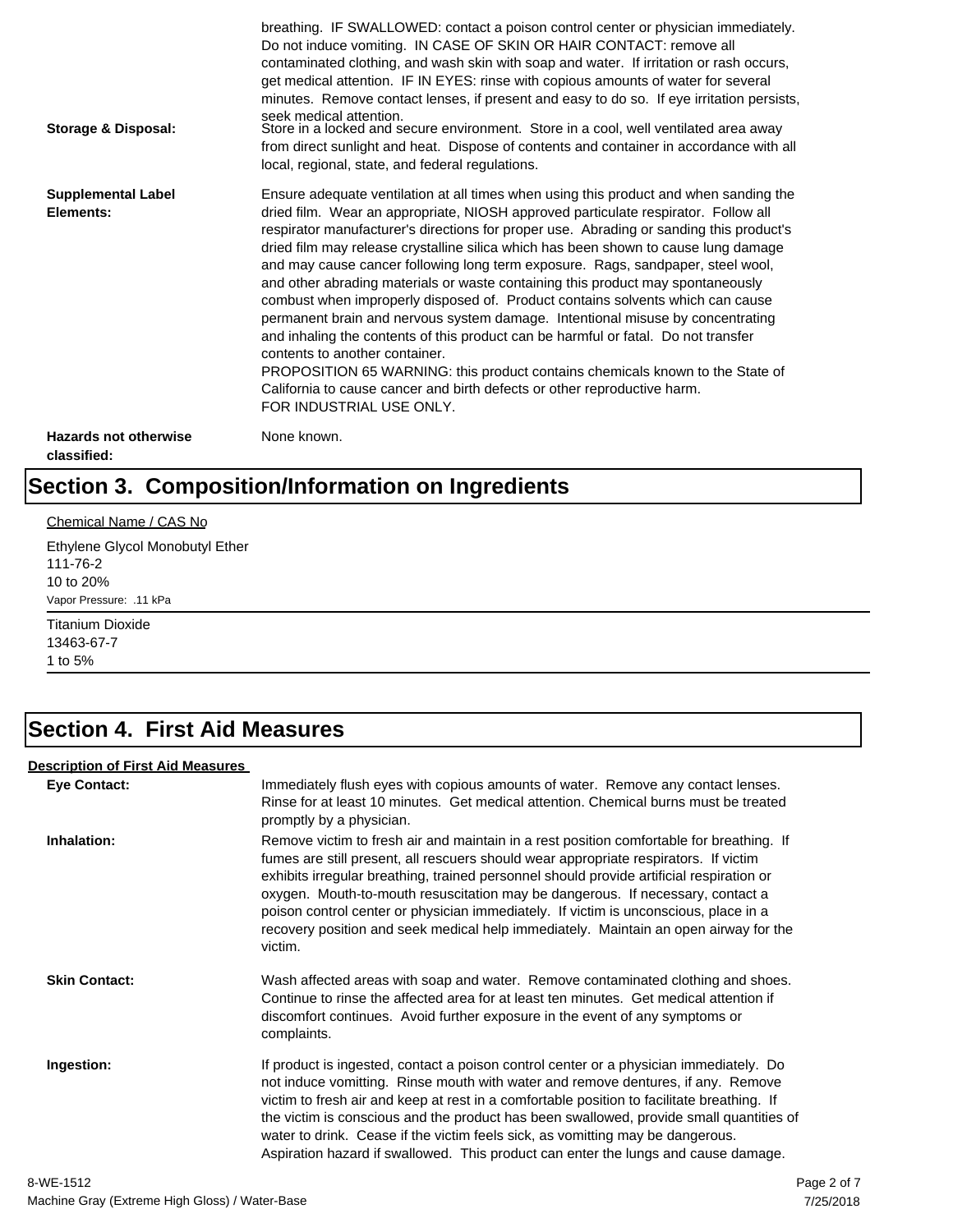If vomitting occurs, the head should be kept low so that vomit does not enter the lungs. Never administer anything by mouth to an unconscious person. If unconscious, place in a recovery position while medical attention is sought. Maintain an open airway for the victim.

| <b>Potential Acute Health Effects</b>               |                                                                                                                                                                                                                                                                                                                                                              |  |
|-----------------------------------------------------|--------------------------------------------------------------------------------------------------------------------------------------------------------------------------------------------------------------------------------------------------------------------------------------------------------------------------------------------------------------|--|
| <b>Eve Contact:</b>                                 | Causes serious eye irritation.                                                                                                                                                                                                                                                                                                                               |  |
| Inhalation:                                         | Can cause central nervous system depression. May cause drowsiness and dizziness<br>as well as respiratory irritation.                                                                                                                                                                                                                                        |  |
| <b>Skin Contact:</b>                                | Causes skin irritation. May cause an allergic skin reaction.                                                                                                                                                                                                                                                                                                 |  |
| Ingestion:                                          | Can cause central nervous system depression. May be fatal if swallowed and allowed<br>to enter airways. Irritating to mouth, throat and stomach.                                                                                                                                                                                                             |  |
| <b>Over-Exposure Signs &amp; Symptoms</b>           |                                                                                                                                                                                                                                                                                                                                                              |  |
| <b>Eye Contact:</b>                                 | Adverse symptoms may include: pain or irritation, watering, redness.                                                                                                                                                                                                                                                                                         |  |
| Inhalation:                                         | Adverse symptoms may include: respiratory tract irritation, coughing, nausea or<br>vomiting, headache, drowsiness or fatigue, dizziness or vertigo, unconsciousness.                                                                                                                                                                                         |  |
| <b>Skin Contact:</b>                                | Adverse symptoms may include: irritation, redness.                                                                                                                                                                                                                                                                                                           |  |
| Ingestion:                                          | Adverse symptoms may include: nausea, vomiting.                                                                                                                                                                                                                                                                                                              |  |
|                                                     | Indication of immediate medical attention and special treatment needed                                                                                                                                                                                                                                                                                       |  |
| <b>Notes to Physician:</b>                          | Treat symptomatically. Contact poison treatment specialists if large quantities have<br>been ingested or inhaled.                                                                                                                                                                                                                                            |  |
| <b>Specific Treatments:</b>                         | None specified.                                                                                                                                                                                                                                                                                                                                              |  |
| <b>Protection of First Aid</b><br><b>Providers:</b> | No action should be taken involving any personal risk or without proper training. If<br>fumes are still present, rescuers should wear appropriate respirators or a self<br>contained breathing apparatus. Mouth-to-mouth resuscitation may be dangerous for<br>the first aid provider. Wash all contaminated clothing with soap and water before<br>removal. |  |

# **Section 5. Fire Fighting Measures**

| Extinguishing Media                               |                                                                                                                                                                                                                                                                                                                                                                              |
|---------------------------------------------------|------------------------------------------------------------------------------------------------------------------------------------------------------------------------------------------------------------------------------------------------------------------------------------------------------------------------------------------------------------------------------|
| Suitable Media:                                   | Dry chemical, CO2, water spray (fog), foam, dry sand.                                                                                                                                                                                                                                                                                                                        |
| Unsuitable Media:                                 | Do not use water jet.                                                                                                                                                                                                                                                                                                                                                        |
| <b>Specific Hazards:</b>                          | Combustible liquid. Closed containers may explode when exposed to extreme heat as<br>a result of buildup of steam. Keep containers tightly closed and isolate from heat,<br>electrical equipment, sparks, and open flames. No unusual fire or explosion hazards<br>noted.                                                                                                    |
| <b>Special Firefighting</b><br><b>Procedures:</b> | Water may be used to cool closed containers to prevent pressure buildup and possible<br>autoignition or explosion. Evacuate area and fight fire from safe distance. Containers<br>may explode when heated. Firefighters should wear appropriate protective equipment<br>and self-contained breathing apparatus with a full face-piece operated in positive<br>pressure mode. |

### **Section 6. Accidental Release Measures**

| <b>Environmental Precautions:</b>                        | Avoid dispersal of spilled material and runoff from contacting soil, waterways, drains,<br>and sewers. Inform the relevant authorities if the product has caused environmental<br>pollution.                                                                                                                                                                                                              |
|----------------------------------------------------------|-----------------------------------------------------------------------------------------------------------------------------------------------------------------------------------------------------------------------------------------------------------------------------------------------------------------------------------------------------------------------------------------------------------|
| Steps to be Taken if Material<br>is Released or Spilled: | Contain spilled liquid with sand or earth. Do not use combustible materials such as<br>sawdust. Eliminate all ignition sources and use explosion-proof equipment. Place<br>material in a container and dispose of according to local, regional, state, and federal<br>regulations. Ventilate area and remove product with inert absorbent and non-sparking<br>tools. Do not incinerate closed containers. |
| <b>Small Spills:</b>                                     | Stop leak if doing so can be done without risk. Remove containers from spill area.<br>Use non-sparking tools. Dilute with water and mop up if water-soluble. If not<br>water-soluble, absorb with inert dry material and place in appropriate waste container.                                                                                                                                            |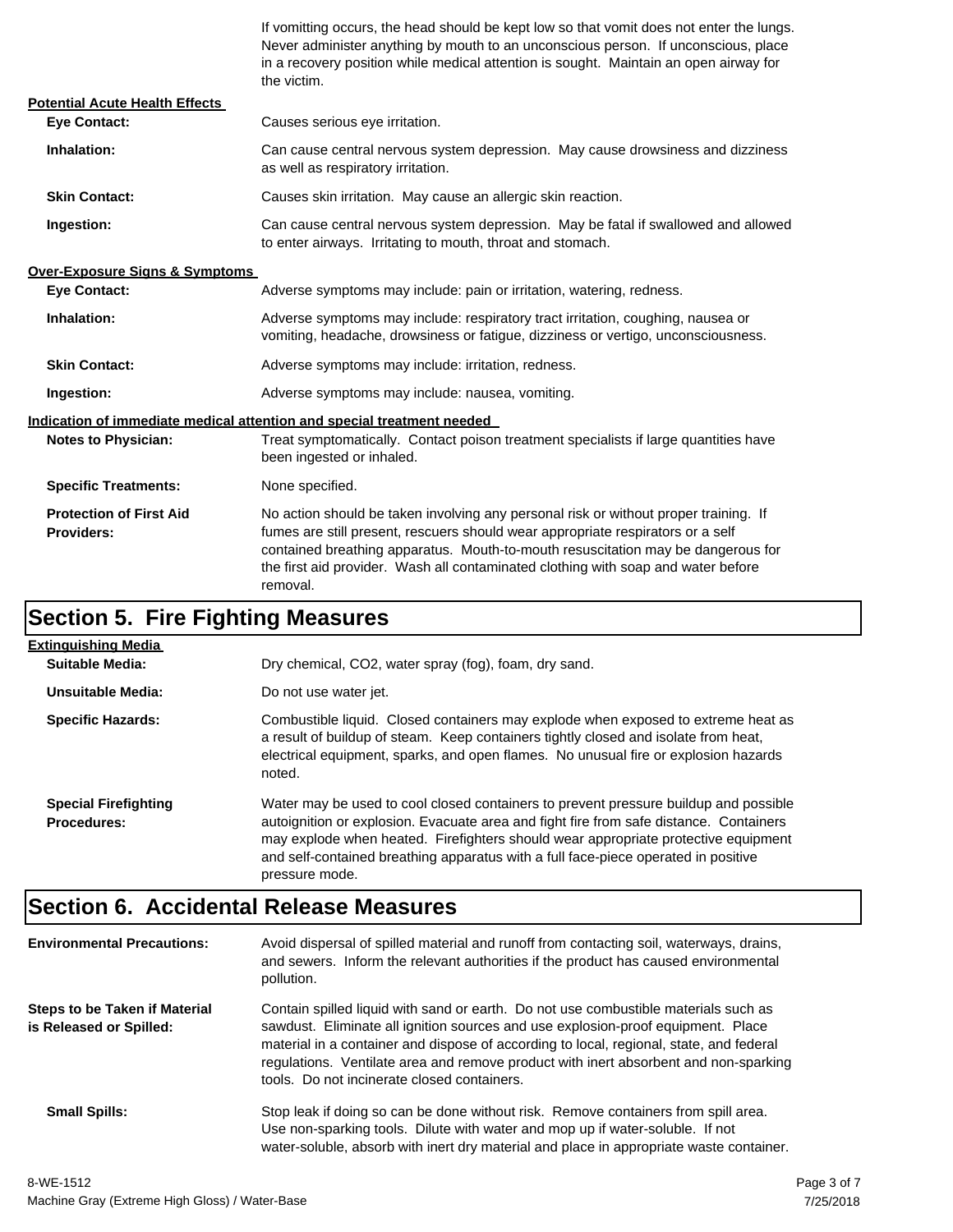Dispose of via a licensed waste disposal contractor.

Large Spills: Stop leak if doing so can be done without risk. Remove containers from spill area. Use non-sparking tools. Approach the release from upwind. Prevent entry into sewers, waterways, basements, or confined areas. Wash spillages into an effluent treatment plant or proceed as follows: contain and collect spillage with inert absorbent materials and place in a container for disposal according to local regulations. Dispose of via a licensed waste disposal contractor. See Section 1 for emergency contact information and Section 13 for waste disposal.

### **Section 7. Handling and Storage**

**Handling:** Wash thoroughly after handling. Eating, drinking, and smoking should be prohibited in areas where this material is handled, stored, and processed. Wash hands and face before eating or drinking. Remove contaminated clothing and launder before reuse. Use only with adequate ventilation. Follow all SDS and label precautions even after container is emptied, as it may retain product residues. Avoid breathing fumes, vapors, or mist. Avoid contact with eyes, skin, and clothing.

Storage: Store in a dry, cool, well ventilated place. Keep container tightly closed while not in use. Isolate from heat, electrical equipment, sparks, and open flame. Do not store above 120 degrees Fahrenheit. Protect from heat, moisture, and foreign materials.

### **Section 8. Exposure Controls/Personal Protection**

| Chemical Name / CAS No<br>Ethylene Glycol Monobutyl<br>Ether<br>111-76-2<br>10 to 20%<br>Vapor Pressure: .11 kPa | <b>OSHA Exposure Limits</b><br>50 ppm                                                                                                                                                                                                                                                                                                                                                                                                                                                                                                                                                                                                                                                                                                                                                                                 | <b>ACGIH Exposure Limits</b><br>20 ppm                                                                                                                                                                                                                                                                                                                                                                                                                                                                                                                                                                                              | <b>Other Exposure Limits</b> |
|------------------------------------------------------------------------------------------------------------------|-----------------------------------------------------------------------------------------------------------------------------------------------------------------------------------------------------------------------------------------------------------------------------------------------------------------------------------------------------------------------------------------------------------------------------------------------------------------------------------------------------------------------------------------------------------------------------------------------------------------------------------------------------------------------------------------------------------------------------------------------------------------------------------------------------------------------|-------------------------------------------------------------------------------------------------------------------------------------------------------------------------------------------------------------------------------------------------------------------------------------------------------------------------------------------------------------------------------------------------------------------------------------------------------------------------------------------------------------------------------------------------------------------------------------------------------------------------------------|------------------------------|
| <b>Titanium Dioxide</b><br>13463-67-7<br>1 to 5%                                                                 | $5 \text{ mg/m}$                                                                                                                                                                                                                                                                                                                                                                                                                                                                                                                                                                                                                                                                                                                                                                                                      | 10 $mg/m3$                                                                                                                                                                                                                                                                                                                                                                                                                                                                                                                                                                                                                          |                              |
| <b>Engineering Controls:</b>                                                                                     |                                                                                                                                                                                                                                                                                                                                                                                                                                                                                                                                                                                                                                                                                                                                                                                                                       | Use process enclosures, local exhaust ventilation, or other engineering controls to<br>keep worker exposure to airborne contaminants below any recommended or statutory<br>limits. The engineering controls also need to keep gas, vapor, or dust concentrations<br>below any lower explosive limits. Use explosion-proof ventilation equipment.                                                                                                                                                                                                                                                                                    |                              |
| <b>Environmental Controls:</b>                                                                                   | Emissions from ventilation or work process equipment should be checked to ensure<br>they comply with the requirements of environmental protection legislation. In some<br>cases, fume scrubbers, filters, and other engineering modifications to the process<br>equipment may be required to reduce emissions to acceptable levels.                                                                                                                                                                                                                                                                                                                                                                                                                                                                                   |                                                                                                                                                                                                                                                                                                                                                                                                                                                                                                                                                                                                                                     |                              |
| <b>Respiratory Protection:</b>                                                                                   | Use a properly fitted, air-purifying or air-fed respirator complying with an approved<br>standard if a risk assessment indicates this is necessary. Respiratory protection<br>programs that meet OSHA 1910.134 and ANSI Z88.2 requirements must be followed<br>when workplace conditions warrant a respirator's use. A NIOSH/MSHA approved<br>respirator with an organic vapor cartridge may be permissible under circumstances<br>where airborne concentrations are expected to exceed exposure limits. Protection<br>provided by air purifying respirators is limited. Use a positive pressure, air supplied<br>respirator if there is any potential for an uncontrolled release, exposure levels are not<br>known, or in any circumstances where air purifying respirators may not provide<br>adequate protection. |                                                                                                                                                                                                                                                                                                                                                                                                                                                                                                                                                                                                                                     |                              |
| <b>Skin Protection:</b>                                                                                          | used.                                                                                                                                                                                                                                                                                                                                                                                                                                                                                                                                                                                                                                                                                                                                                                                                                 | Use impervious, chemical resistant gloves to prevent prolonged skin contact and<br>absorption of material through the skin. Nitrile or neoprene gloves may afford<br>adequate protection. Personal protective equipment for the body should be selected<br>based on the task being performed and the risks involved, and should be approved by<br>a specialist before handling this product. Where there is a risk of ignition from static<br>electricity, wear anti-static protective clothing. For best protection, the clothing should<br>include anti-static boots, gloves, and overalls. Appropriate footwear should always be |                              |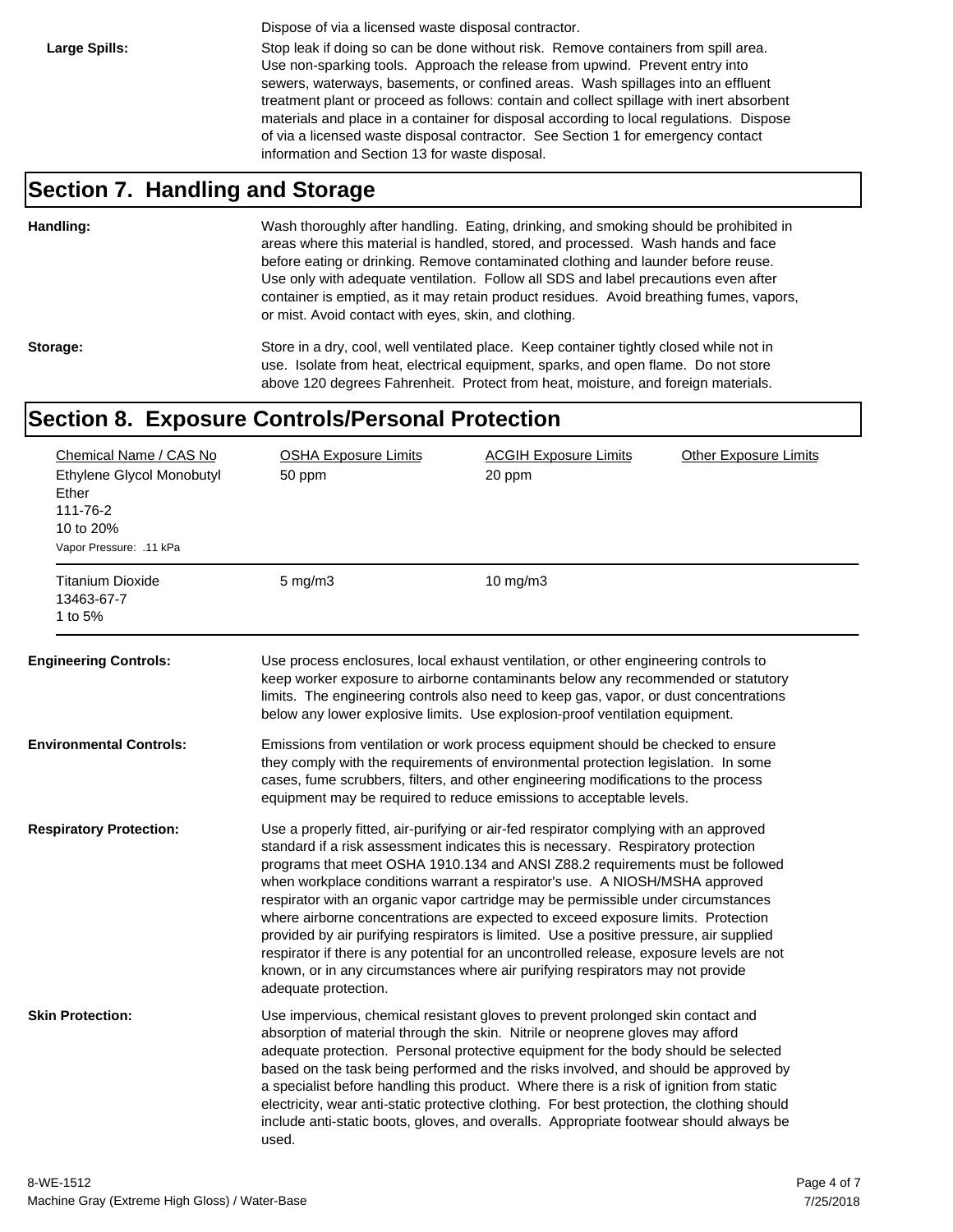| <b>Eye Protection:</b> |  |
|------------------------|--|
|                        |  |

Safety eyewear, such as splash goggles or a full face shield, should be worn at all times to protect against splashes of liquids.

**Hygienic Measures:** Wash thoroughly with soap and water before eating, drinking, or smoking. Remove contaminated clothing immediately and launder before reuse.

## **Section 9. Physical and Chemical Properties**

| <b>Physical State:</b> | Liquid       |  |
|------------------------|--------------|--|
| Odor:                  | Solvent odor |  |
|                        |              |  |

| Vapor Density                                     | Heavier than air            |
|---------------------------------------------------|-----------------------------|
| Vapor Density                                     | 3.91                        |
| Vapor Pressure                                    | 7 kPa                       |
| <b>Evaporation Rate</b>                           | Slower than ether           |
| <b>Boiling Point</b>                              | 171 C                       |
| Specific Gravity (SG)                             | 1.108                       |
| Material VOC (Lb / Gal)                           | 1.42                        |
| Material VOC $(g / L)$                            | 170.34                      |
| Coating VOC (Lb/Gal)                              | 2.83                        |
| Coating VOC (g/L)                                 | 338.72                      |
| Flash Point:                                      | 61 Celsius (142 Fahrenheit) |
| Autoignition:                                     | Not available               |
| LEL:                                              | $1.1\%$                     |
| UEL:                                              | 10.6%                       |
| <b>Partition Coefficient.</b><br>n-octanol/water: | Not available               |
| Auto-ignition temperature:                        | Not available               |

# **Section 10. Stability and Reactivity**

| <b>Conditions to Avoid:</b>      | Avoid temperatures above 120 degrees Fahrenheit. Avoid all possible sources of<br>ignition. Do not pressurize, cut, weld, braze, drill, or expose containers to heat. Do not<br>allow vapor to accumulate in low or confined areas. Avoid contact with strong acid and<br>strong bases. |  |
|----------------------------------|-----------------------------------------------------------------------------------------------------------------------------------------------------------------------------------------------------------------------------------------------------------------------------------------|--|
| Incompatibility:                 | Incompatible with strong oxidizing agents.                                                                                                                                                                                                                                              |  |
| <b>Hazardous Decomposition:</b>  | By open flame, carbon monoxide and carbon dioxide. When heated to decomposition,<br>product emits acrid smoke and irritating fumes. Contains solvents which may form<br>carbon monoxide, carbon dioxide, and formaldehyde.                                                              |  |
| <b>Hazardous Polymerization:</b> | Will not occur under normal conditions.                                                                                                                                                                                                                                                 |  |
| Stability:                       | The product is stable.                                                                                                                                                                                                                                                                  |  |

# **Section 11. Toxicological Information**

| <b>Effects of Over-Exposure</b> |                                                                                                                                                                                                                                                                                                                                                  |
|---------------------------------|--------------------------------------------------------------------------------------------------------------------------------------------------------------------------------------------------------------------------------------------------------------------------------------------------------------------------------------------------|
| <b>Eve Contact:</b>             | Causes serious eye irritation.                                                                                                                                                                                                                                                                                                                   |
| <b>Skin Contact:</b>            | Prolonged or repeated skin contact may cause irritation. Allergic reactions are<br>possible.                                                                                                                                                                                                                                                     |
| Inhalation:                     | Harmful if inhaled. High gas, vapor, mist, or dust concentrations may be harmful if<br>inhaled. Avoid breathing fumes, spray, vapors, or mist. May cause headaches and<br>dizziness. High vapor concentrations are irritating to the eyes, nose, throat, and lungs.<br>Prolonged or excessive inhalation may cause respiratory tract irritation. |
| Ingestion:                      | Harmful or fatal if swallowed. Aspiration hazard if swallowed; can enter lungs and<br>cause damage.                                                                                                                                                                                                                                              |
| <b>Chronic Hazards:</b>         | High concentrations may lead to central nervous system effects (drowsiness,<br>dizziness, nausea, headaches, paralysis, burred vision) and damage. Reports have                                                                                                                                                                                  |
|                                 |                                                                                                                                                                                                                                                                                                                                                  |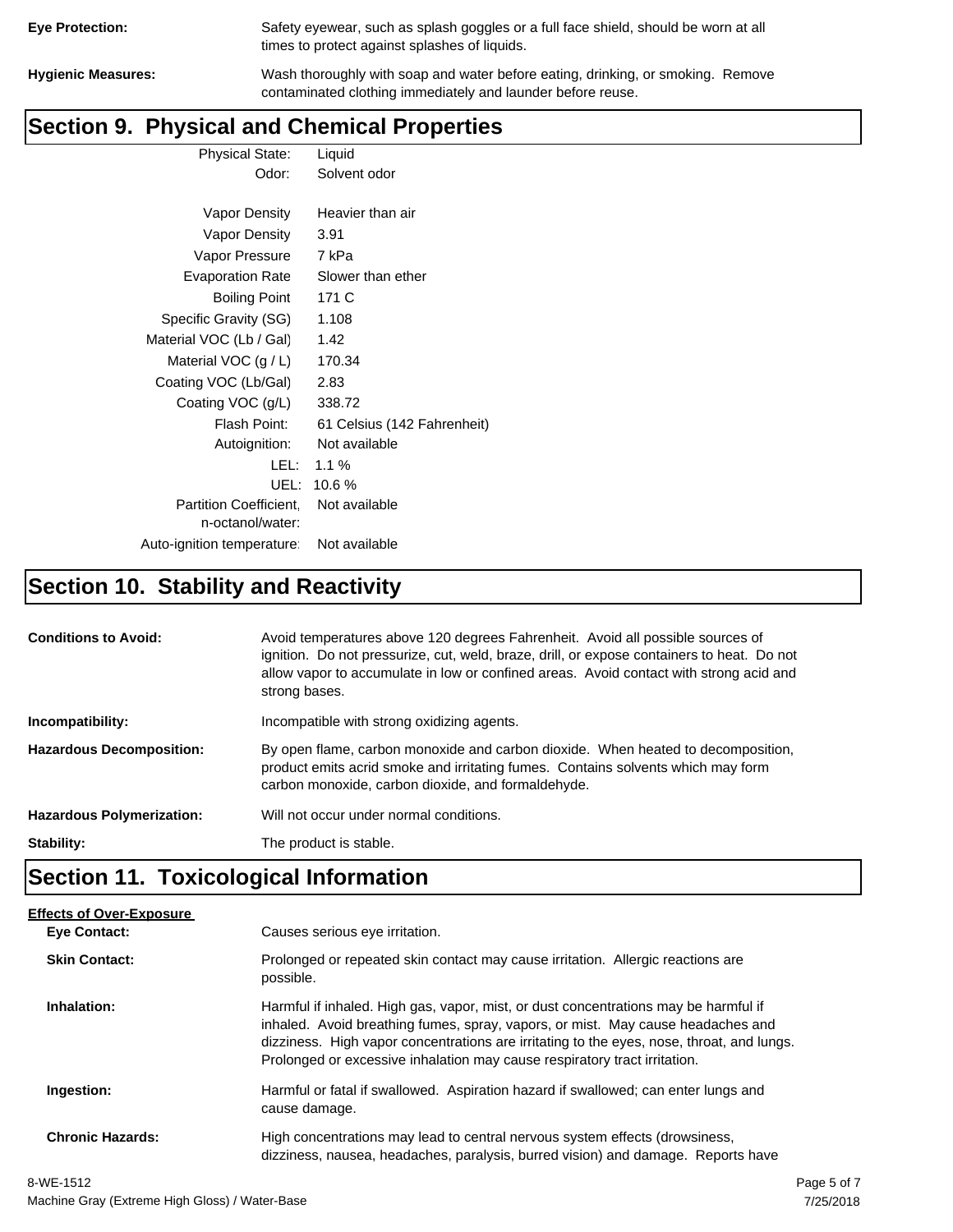|                                 | associated repeated and prolonged occupational overexposure to solvents with<br>permanent brain and nervous system damage. Contains carbon black pigment.<br>Chronic inflammation, lung fibrosis, and lung tumors have been observed in<br>experimental tests involving rats exposed to excessive concentrations of carbon black<br>and several insoluble dust particles for long periods of time. Tumors have not been<br>observed in other species under similar circumstances. Epidemiological studies of<br>North American workers show no evidence of clinically significant negative health<br>effects from occupational exposure to carbon black. Carbon black is listed as a Group<br>2B - Possibly Carcinogenic to Humans, by IARC and is proposed to be listed as A4 -<br>Not Classified as a Human Carcinogen by the American Conference of Governmental<br>Industrial Hygienists. Significant exposure is unlikely during typical application of this<br>product by roller or brush. Risk of overexposure depends on the duration and level of<br>exposure to dust from such processes as repeated sanding of dried surfaces, or<br>inhalation of spray mist, and the actual concentration of carbon black in the product<br>formula.<br>Product contains titanium dioxide, which is listed as a Group 2B - Possibly<br>Carcinogenic to Humans by IARC. No significant exposure to titanium dioxide is<br>anticipated while using this product, in which titanium dioxide is bound to other<br>materials including resin and other pigments, during brush or rolling application.<br>Overexposure risks depend on duration and level of exposure to dust, such as from |  |  |
|---------------------------------|------------------------------------------------------------------------------------------------------------------------------------------------------------------------------------------------------------------------------------------------------------------------------------------------------------------------------------------------------------------------------------------------------------------------------------------------------------------------------------------------------------------------------------------------------------------------------------------------------------------------------------------------------------------------------------------------------------------------------------------------------------------------------------------------------------------------------------------------------------------------------------------------------------------------------------------------------------------------------------------------------------------------------------------------------------------------------------------------------------------------------------------------------------------------------------------------------------------------------------------------------------------------------------------------------------------------------------------------------------------------------------------------------------------------------------------------------------------------------------------------------------------------------------------------------------------------------------------------------------------------------------------------------------------------------------|--|--|
|                                 | repeated sanding of this product's dried film, or inhalation of spray mist, and the actual<br>concentration of titanium dioxide in the product formula. For additional information,<br>refer to IARC Monograph, Volume 93, 2010.                                                                                                                                                                                                                                                                                                                                                                                                                                                                                                                                                                                                                                                                                                                                                                                                                                                                                                                                                                                                                                                                                                                                                                                                                                                                                                                                                                                                                                                   |  |  |
| <b>Primary Routes of Entry:</b> | Eye contact, ingestion, inhalation, absorption through the skin, skin contact.                                                                                                                                                                                                                                                                                                                                                                                                                                                                                                                                                                                                                                                                                                                                                                                                                                                                                                                                                                                                                                                                                                                                                                                                                                                                                                                                                                                                                                                                                                                                                                                                     |  |  |
| <b>Acute Toxicity Values:</b>   | Acute effects of this product have not been tested. Available data on individual<br>components, if any, will be listed below.                                                                                                                                                                                                                                                                                                                                                                                                                                                                                                                                                                                                                                                                                                                                                                                                                                                                                                                                                                                                                                                                                                                                                                                                                                                                                                                                                                                                                                                                                                                                                      |  |  |

### **Section 12. Ecological Information**

**Ecological Information:** Product is a mixture of listed components.

### **Section 13. Disposal Information**

**Disposal Considerations:** The generation of waste should be avoided or minimized wherever possible. Disposal of this product, solutions, and any by-products should at all times comply with relevant environmental protection regulations and waste disposal regulations, in addition to any local or regional restrictions which may be in effect. Surplus and non-recyclable products should be disposed of via a licensed waste disposal contractor. Waste should not be disposed of untreated to the sewer unless fully compliant with the requirements of all authorities with jurisdiction. Waste packaging should be recycled whenever possible. Incineration or landfill should only be considered when recycling is not feasible. Take care when handling empty containers as they may retain some residual product. Vapor from residue may create a flammable or explosive atmosphere within the used container. Do not expose empty containers to heat or sparks, and do not weld, cut, or grind used containers unless they have been thoroughly cleaned. Avoid contact of spilled material with soil, waterways, drains, and sewer systems.

### **Section 14. Transport Information**

|                          | Domestic (US DOT)        | <b>International (IMDG)</b> | Air (IATA)               | Canada (TDG)             |
|--------------------------|--------------------------|-----------------------------|--------------------------|--------------------------|
| <b>UN Number:</b>        | Not Regulated            | Not Regulated               | Not Regulated            | Not Regulated            |
| <b>UN Shipping Name:</b> | $\overline{\phantom{0}}$ | $\overline{\phantom{0}}$    | $\overline{\phantom{0}}$ | $\overline{\phantom{0}}$ |
| <b>Hazard Class:</b>     | $\overline{\phantom{a}}$ | $\overline{\phantom{0}}$    | $\overline{\phantom{a}}$ | $\overline{\phantom{a}}$ |
| <b>Packing Group:</b>    | $\overline{\phantom{0}}$ | $\overline{\phantom{a}}$    | $\overline{\phantom{0}}$ | ۰                        |
| <b>Limited Quantity:</b> | $\overline{\phantom{0}}$ | $\overline{\phantom{0}}$    | $\overline{\phantom{0}}$ | $\overline{\phantom{a}}$ |

**Special Considerations:** The presence of a shipping description for a particular mode of transport does not